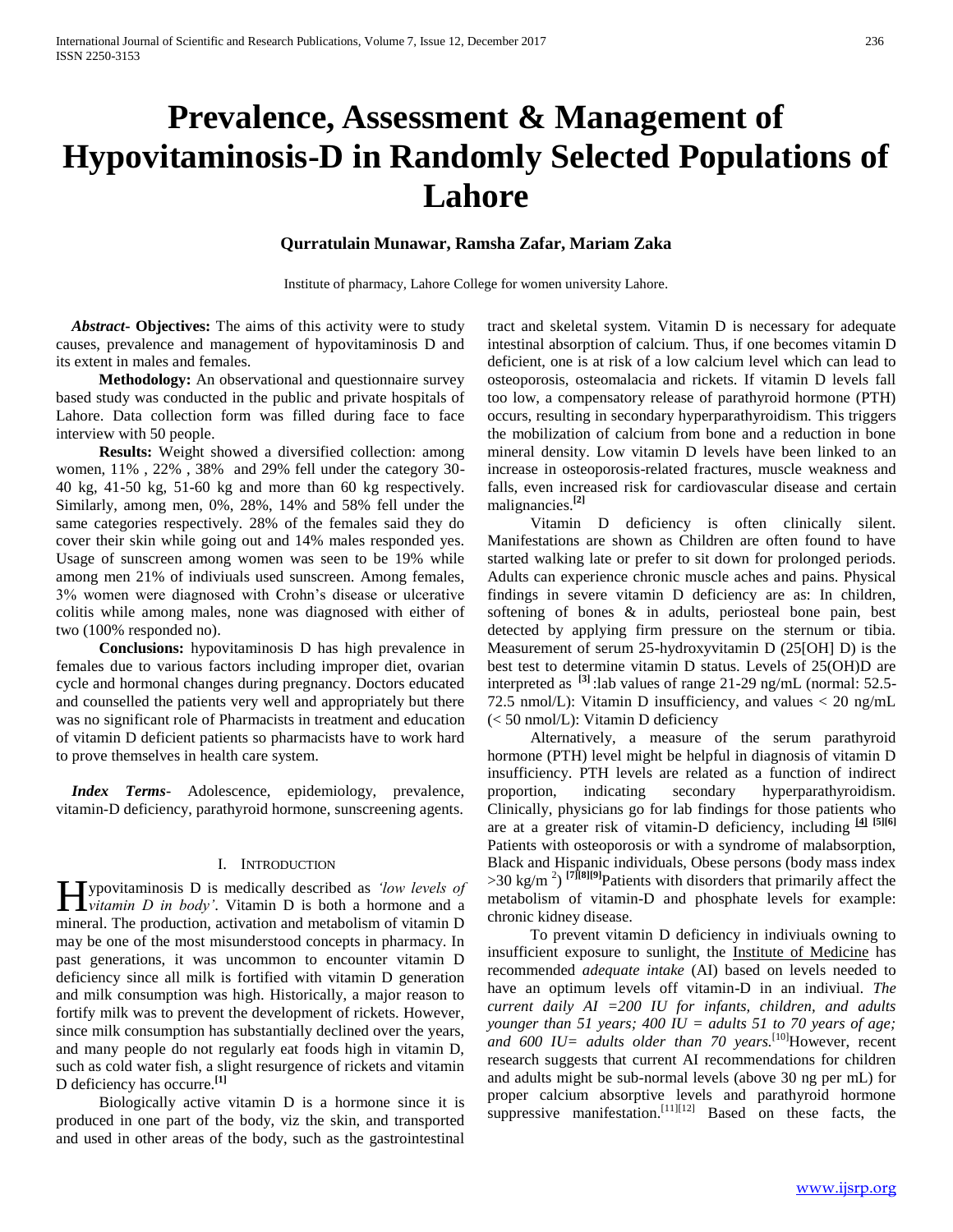American Academy of Pediatrics recently recommended the levels to be doubled up by  $400$  IU.<sup>[13][14]</sup>

 Vitamin D is a fat-soluble vitamin, and there are news about toxicity from excessive supplement intake. Widespread use of fortified food and drink from the 1930s to 1950s in the United States and Europe led to reported cases of toxicity. According to the *National Academy of Sciences*, there is little risk associated when levels rise up to 2,000 IU per day. To replenish serum 25 hydroxyvitamin D levels in persons with vitamin D deficiency, one cost-effective therapy available is oral ergocalciferol at 50,000 IU per week for eight weeks. The optimal time for reaching the prescribed levels is not stated, but the goal is to achieve a minimum level of 30 ng per mL.<sup>[15] [16] [17]</sup>

 Serum 25-hydroxyvitamin D levels should be measured again after complete course of therapy, and if values have not reached the sub-minimal or minimal level, a second eight-week course of ergocalciferol is to be prescribed. If the serum 25 hydroxyvitamin D levels still have not shown a rise, the most possible stated cause is non-adherence to therapy or malabsorption. If malabsorption is a suspected element, consultation with a gastroenterologist is given a second thought. After vitamin D levels have enough replete, a maintained dosage of cholecalciferol should be levelled at 800 to 1,000 IU per day from proper diet and supplement.<sup>[19] [20]</sup>

 Vitamin D deficiency is now among a common reason of morbidity in Pakistan and deserves to be considered in the common differential diagnosis of backache and unexplained aches and pains. There is high prevalence of vitamin D deficiency due to improper diet, inadequate calcium intake, socialized customs and confining oneself in a four-walled room that deprives the elderly, children and female population of the useful benefit of the sunshine. The other prevailing causes other than dietary intake is also poverty, poor choice of diet and excessive cooking relatively available in diet as the sunlight. Vitamin D deficiency in Pakistan has acquired epidemic outburst levels. There is need to focus on gaining an insight into the specific factors that determine such widespread loss/deficiency of Vitamin D in Pakistani population.<sup>[21] [22]</sup>

# II. MATERIALS AND METHODS

 A questionnaire-based observational cross-sectional study was carried out from May 17, 2017 till October. We visited three hospitals: Ghurki trust teaching hospital, Jinnah hospital and Ittefaq hospital, Lahore. A convenient sample size of 50 patients was taken.

 Age of 20-70 years was included along with nondiscrimination of any sex and choosing healthy volunteers. People of below 20 years of age (children, adolescents, elderly) were not considered to be a part of study. It did include the postmenopause and ladies having the symptoms of

dysmenorrhea. Subjects with hepatic or renal insufficiencies were ruled out. Similarly, those who showed the symptoms of metabolic rickets and those having inability to fill questionnaire were also ruled out of the study. We evaluated gender, age of patient (according to WHO guidelines, 50+ years of age is considered to be elderly), weight status, sun exposure & its duration, use of sunscreen, diagnosis of Crohn's disease, ulcerative colitis or diarrhea and lastly, pharmacists' interactive behavior.

 Data was collected in a face-to face manner with the individual covering the above aspects. Data was tabulated, and represented the form of graphs and tables.

#### III. RESULTS

 The data was collected from 50 indiviuals, 36 females and 14 Males .according to the WHO considerations, *above 50 years of age, one is senescent or old.* Women 80% were young females and 20% were old. Similarly, among men, 92% were young while 8% were old.(Figure 1 & table 1)

 Greater the weight, lesser will be the absorption of vitamin D; reflecting the indirect proportion relativity. Weight showed a diversified collection: among women, 11% , 22% , 38% and 29% fell under the category 30-40 kg, 41-50 kg, 51-60 kg and more than 60 kg respectively. Similarly, among men, 0%, 28% , 14% and 58% fell under the same categories respectively.(figure2 & table2)

 One of the important aspects: *skin color & Exposure*. 33%females & 14% males were fair-skinned. (table3& figure3) 28% of the females said they do cover their skin while going out and 14% males responded yes (figure 4 & table 4). Usage of sunscreen among women was seen to be 19% while among men 21% of indiviuals used sunscreen (table 6). Sunscreen usage is a direct relevance to the hindrance as the sunlight is not absorbed, no vit-D activation. When they were questioned about the time duration of exposure to the sun, among women: 28%, 30% , 16% and 26% fell under the category of less than 5minutes, 5-15 minutes, 15-30 minutes, more than 30 minutes respectively. Similarly, among men: 28% , 37% , 28% and 7% fell under the category of less than 5minutes, 5-15 minutes, 15-30 minutes, more than 30 minutes respectively. (figure  $5 \&$  table 5)

 Among females, 3% women were diagnosed with Crohn's disease or ulcerative colitis while among males, none was diagnosed with either of two (100% responded "no")(table 7). 16% of women said yes they have experienced diarrhea in the past 2 weeks and only 7% males said yes(table 8) . 22% of females responded yes to the pharmacist's being interactive while in the case of men, 28% responded yes to the pharmacist's being interactive in the counselling of the vitamin-D intake. (table 9)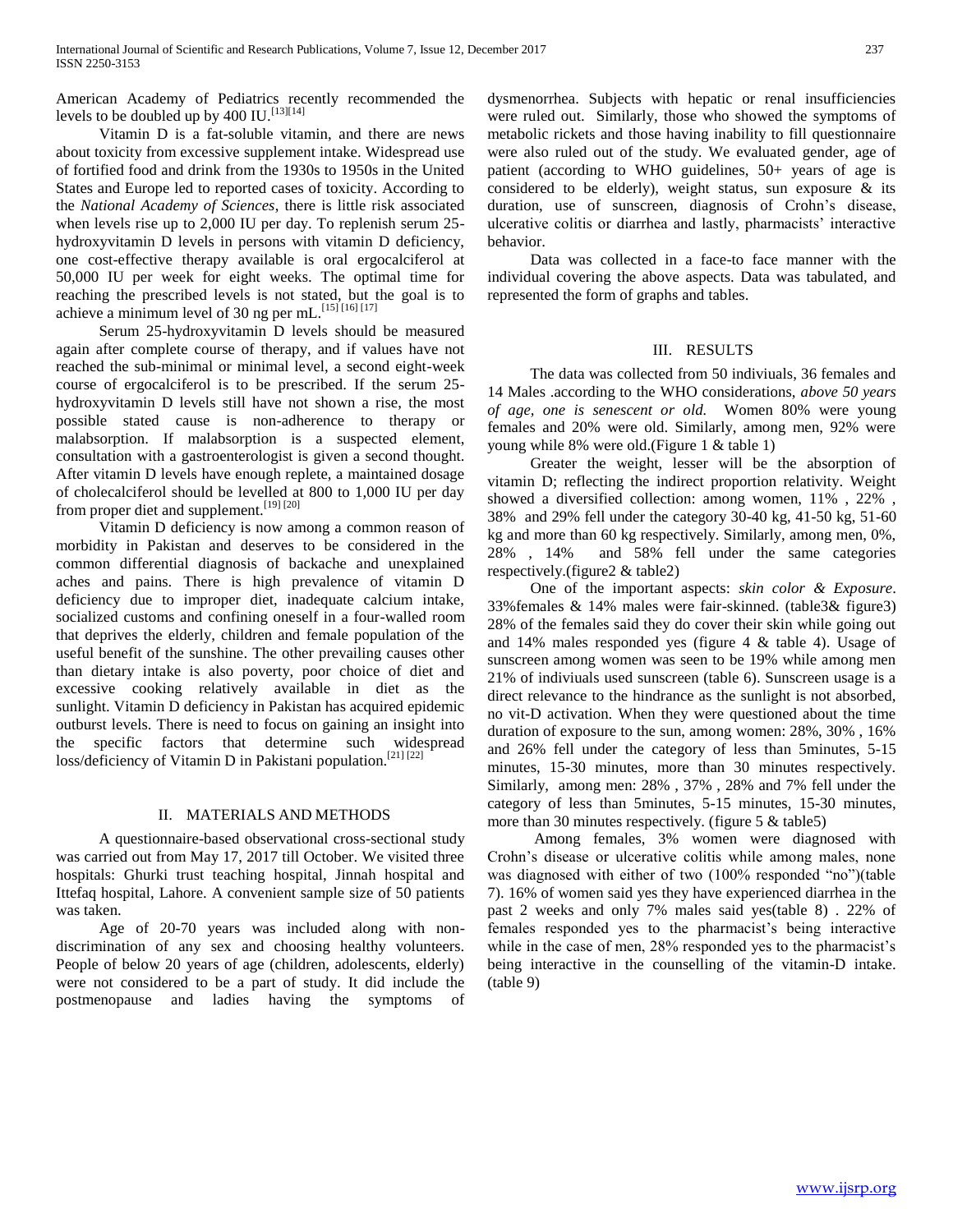

**Figure 1: Age of the patients**



**Figure 2: Weight of the individuals**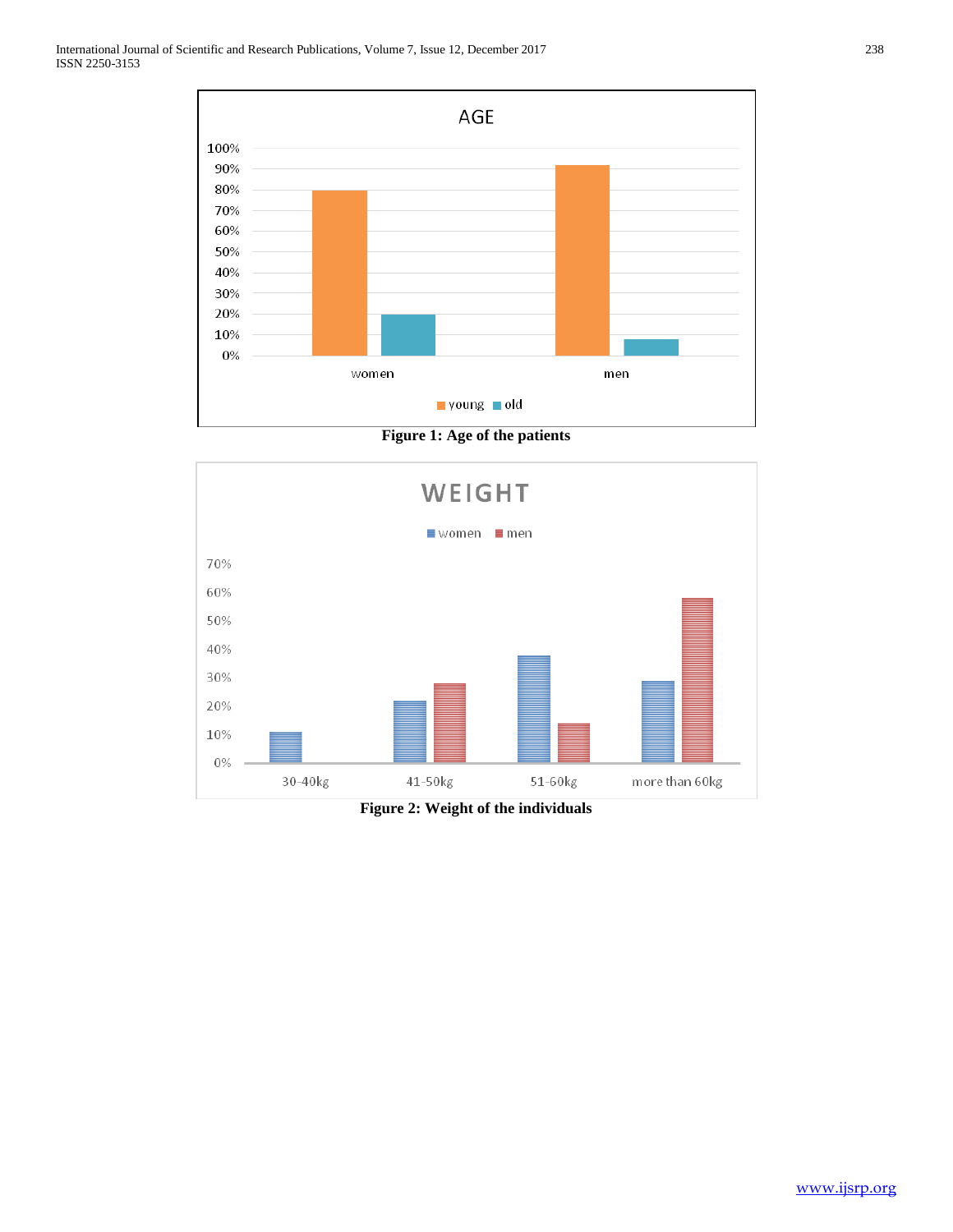

**Figure 3: skin colour of the individual**



**Figure 4: Coverage done by indiviuals** TIME DURATION OF EXPOSURE 40% 35% 30% 25% 20% 15% 10% 5%  $0\%$  $<$ 5min 5-20 min 20-35 min >35 min  $\blacksquare$  women  $\blacksquare$  men

**Figure 5: duration of exposure to sun**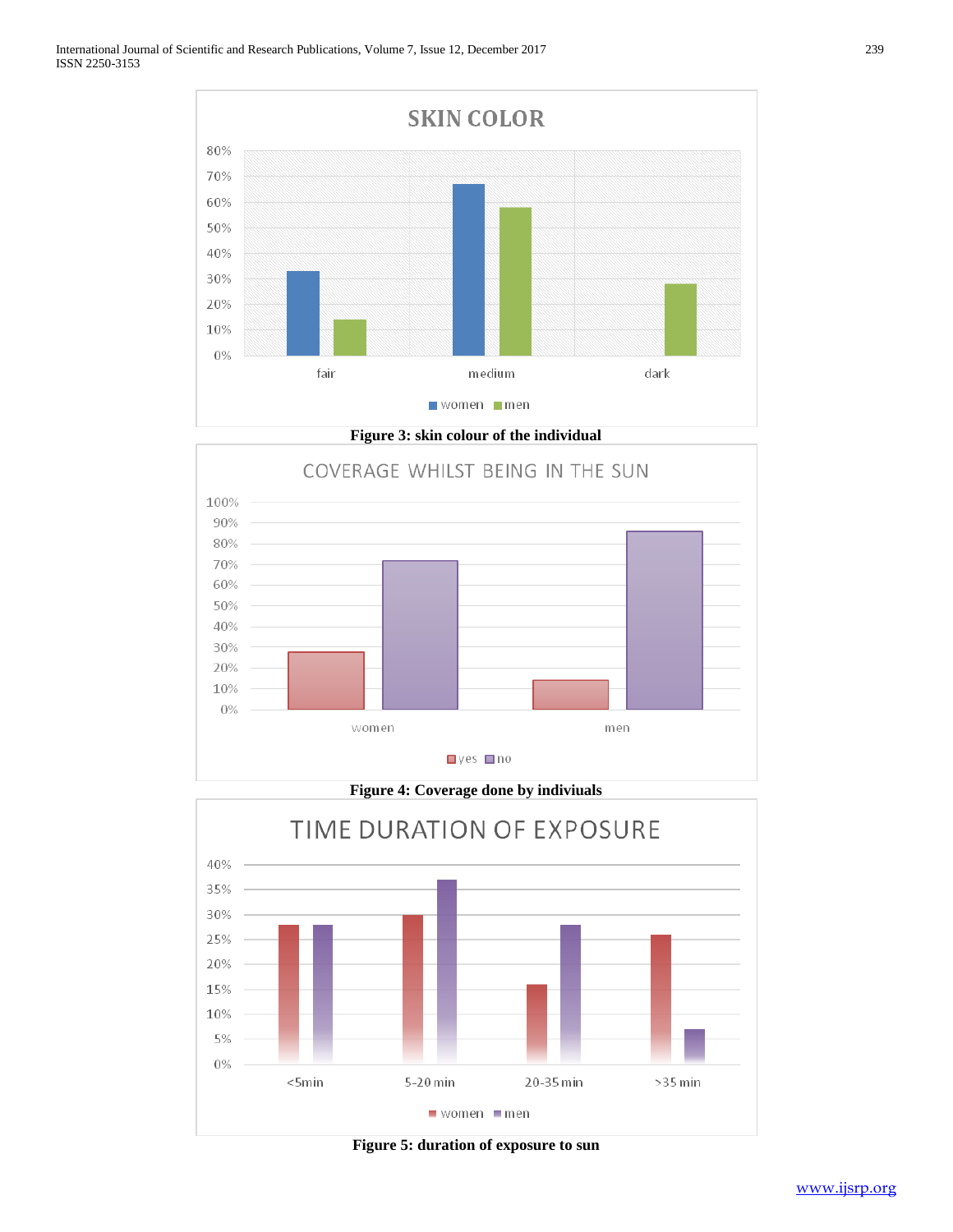International Journal of Scientific and Research Publications, Volume 7, Issue 12, December 2017 240 ISSN 2250-3153

|       | <b>Women</b><br>% (n) | <b>Men</b><br>$\%$ (n) |
|-------|-----------------------|------------------------|
| Young | 80% (29)              | 92% (13)               |
| Old   | $20\%$ (7)            | 8%                     |

# **Table 1: young and old individuals**

|               | <b>WOMEN</b>     | <b>MEN</b> |
|---------------|------------------|------------|
|               | $\%(\mathbf{n})$ | % (n)      |
| $30-40$ kg    | $11\%$ (4)       | $0\%$ (0)  |
| $41-50$ kg    | 22% (8)          | 28% (4)    |
| $51-60$ kg    | 38% (14)         | $14\%$ (2) |
| More than 60  | 29% (10)         | 58% (8)    |
| $\mathbf{kg}$ |                  |            |

# **Table 2: weight of the individuals**

|               | <b>WOMEN</b> | <b>MEN</b> |
|---------------|--------------|------------|
|               | % (n)        | $\%$ (n)   |
| <b>FAIR</b>   | 33% (12)     | 14% (2)    |
| <b>MEDIUM</b> | 67% (24)     | 58% (8)    |
| <b>DARK</b>   | $0\%$ (0)    | $28\%$ (4) |

# **Table 3: skin tone of the individuals**

|                  | <b>WOMEN</b> | <b>MEN</b> |
|------------------|--------------|------------|
|                  | $%$ (n)      | % (n)      |
|                  | 28% (10)     | $14\%$ (2) |
| <b>YES</b><br>NO | 72% (26)     | 86% (12)   |

**Table 4: coverage of exposed skin whilst being in the sun**

|               | <b>WOMEN</b> | <b>MEN</b> |
|---------------|--------------|------------|
|               | $%$ (n)      | % (n)      |
| $<$ 5 minutes | 28% (10)     | 28% (4)    |
| 5-20 minutes  | 30% (11)     | 37% (5)    |
| 20-35 minutes | 16% (6)      | 28% (4)    |
| $>35$ minutes | $26\%$ (9)   | $7\%$ (1)  |

**Table 5: time duration of exposure in the sun**

|                | <b>WOMEN</b><br>$\%$ (n) | <b>MEN</b><br>$\frac{1}{2}$<br>(n) |
|----------------|--------------------------|------------------------------------|
| <b>YES</b>     | $\sqrt{2}$<br>19%        | $21\%$ (3)                         |
| N <sub>0</sub> | 81\% (29)                | $79\%$<br>(11)                     |

**Table 6: usage of sunscreen**

|                | <b>WOMEN</b> | <b>MEN</b> |
|----------------|--------------|------------|
|                | % (n)        | % (n)      |
| YES            | $3\%$ (1)    | $0\%$ (0)  |
| $\overline{N}$ | 97% (35)     | 100% (14)  |

**Table 7: indiviuals diagnosed with Crohn's disease or ulcerative colitis**

|            | <b>WOMEN</b>   | <b>MEN</b>   |
|------------|----------------|--------------|
|            | $\%$ (n)       | $\%$ (n)     |
| <b>YES</b> | 3%<br><b>U</b> | $0\%$ (0)    |
| <b>NO</b>  | (35)<br>97%    | 100%<br>(14) |

**Table 8: experience of diarrhea within past few weeks**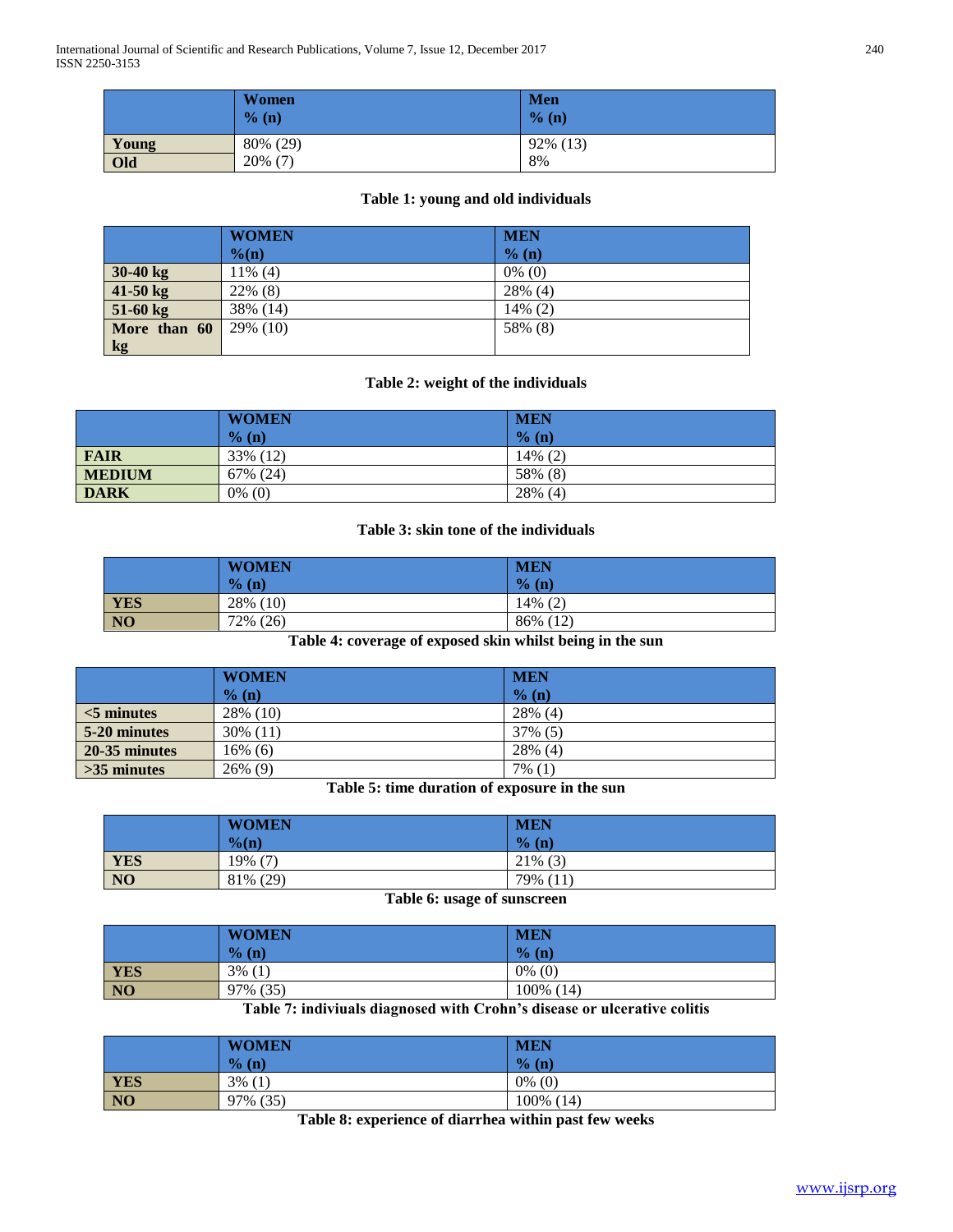|           | <b>WOMEN</b> | <b>MEN</b> |
|-----------|--------------|------------|
|           | % (n)        | % (n)      |
| YES       | $22\%$ (8)   | $28\%$ (4) |
| <b>NO</b> | 78% (28)     | 72% (10)   |

**Table 9: interaction of pharmacists**

#### IV. DISCUSSION

 Vitamin-D, a secosteroid or better to be known as the sunshine hormone is essential and is an integrative part of human body. Literature review and results show that it affects women more than men. Owning to its specific specialties, it mainly affects the women  $(57.7\%)$ , children and adolescents.<sup>[23]</sup> pertaining to the on-going reason, women are considered more susceptible than men as they have a more complicated physiology due to the on-going ovarian cycle as compared to men. (women:72%, men:36%)

 The age affects in the similar manner as well. According to WHO guidelines, 50+ years of age shows a decline in the body levels of vitamin-D. (Above 50 years, one's considered to be old or senescent or geriatric). With the increasing age of adulthood, the levels of vitamin-D absorption increases proportionality: showing a halt or incomplete absorption in old people (20% women, 7% men of our study). The similar study done by *Lise Hnerald et.al* showed that 50-90% geriatrics had their low levels of 25-OH cholecalciferol, leading to skeletal muscle degeneration and other metabolic disorders associated with it. The study also showed that hypovitaminosis D is a *biomarker of age-related disorders like degeneration & cellular dysfunction, directly leading to therapeutic complications like polypharmacy and disabilities.* [24] Moreover, studies reveal that despite of adequate sun exposure and vitamin-D supplements or food enriched with the vitamin-D (e.g. fortified milk, oily fish, eggs), the geriatrics are deprived of synthesizing vitamin in their bodies owning to a degrading body physiology  $(85.89\%)$ .<sup>[25]</sup>

 Skin color also shows diversification: fair people tend to boost up their cholecalciferol (inactive form of vitamin-D that activates after exposure to the sunlight by process of hydroxylation) than medium or dark skin-colored people as the melanin underneath our skin literally tends to reflect the sunlight, causing a hindrance to the absorption of vitamin-D (women:33%, men: 21%). Reviewing the literature, it was evident that the dark skin is unable to photoactivate vitamin-D to its activated, useable form and darker skin bioactivates six times lesser vitamin-D as compared to that of pale skin.<sup>[26]</sup>

 Some similarities were also seen as in the case of covering the skin. For the people who has an ethnic value of covering the whole body, as the Muslim women, lower levels of vitamin-D is manifested by weaker bones and muscular cramps on a daily basis.(28% women and 14% men do covering of body) Studies done earlier show that the women or men who wear long robes or tend to cover their skin in any possible manner tend to receive inadequate levels of vitamin-d in the body. $(25.5\%)$ <sup>[27]</sup> Another study also reveals the same fact that Asian women prefer indoor activities more as compared to men reasoning the aesthetic concern that directly implies that vitamin-D concern men less crucially as that of women (11.5% activation of vitamin-D) $^{[28]}$ 

 Obesity, a leading cause of many chronic diseases, also plays a vibrant role in determination of vitamin-D deficiency. A relation to study done (29% women, 58% men were overweight) with that of prior studies reveal that obesity is inversely related to vitamin-D deficiency, where obesity is directly proportional to increased weight (34.7%).<sup>[29]</sup>

 Amongst one of the vital factors that affect vitamin-D levels, one is the time duration of one's body being exposed in the sun; Longer the duration, greater is the vitamin-D levels (that's why some people love to have a sun bath in summers!). A comparison of study being carried out (26% women, 7% men for a maximum exposure of more than 30minutes) and that of previous studies stated a clear-cut aspect that the human body should be exposed to sun for at least 5-30 minutes, for a proper processing of cutaneous conversion of pro-vitamin D to its activated form. It was clearly evident that even the seasonal changes for example, autumn and mid-winters have an occlusion to the provision of vitamin-D synthesis. To add it up, decreased intensity of sunlight and cold temperature also plays a pivotal role for hindrance  $(10.02\%)$ <sup>[30]</sup> Similar was the case with the usage of sunscreen. Use of sunscreen or sunblock, a nevertheless-ever-demanding cosmetic product, literally reflects back or in others words, completely or partially blocks the UV-B rays that reach our skin. A study done by *Chi-Heising Huang et.al* revealed that people who use sunscreen practically put one at a crucial, low levels of vitamin-D. Similarly, a study done by *Diehl& Chiu 2010* says that suboptimal intake of vitamin-D, decreased activity and concomitant use of sunscreen will put this world to a pandemic outbreak of vitamin-D insufficiency.  $(11.5\%)$ .<sup>[31]</sup>

 Liver or kidneys, the vital organs of human machinery, tend to work 24×7 hours a day. Losing their genuineness, the tendency of absorption of vitamins & minerals is also lost like, as in, diseased states (e.g. Crohn's disease, ulcerative colitis) (3% women only suffered from Crohn's disease. Besides being essential for bone homeostasis and mineralization (balance of calcium & phosphorus) it is an innate inflammatory mediator too, an autoimmune disease mediator to be precise like that of the Crohn's disease (10% decreased absorption of vit-D) (*Marco Adresia et.al*).[32] Our gut wall i.e. stomach is also very efficient in absorption process owning to its increased surface area. Poor gut conditions e.g. diarrhea, constipation, provides efficient blockade system to a process like absorption. Moreover, to quote, *dr. Fred Arnold* says that the vitamin-D insufficiency also leads to bowel problems (constipation, diarrhea or both) & urinary tract problems (urinary urgency etc.). [33][34][35]

 Pharmacists, a person who is well-known for his interactive behavior and counselling, should continue as such. Strong bones ends up with a beautiful, strong and endured life. That's why it is said, *to synthesize vitamin-D, your shadow should be lesser than your height!* Being interactive and having a open-body language for counselling comes up with a better outcome: *a change in one's life!*